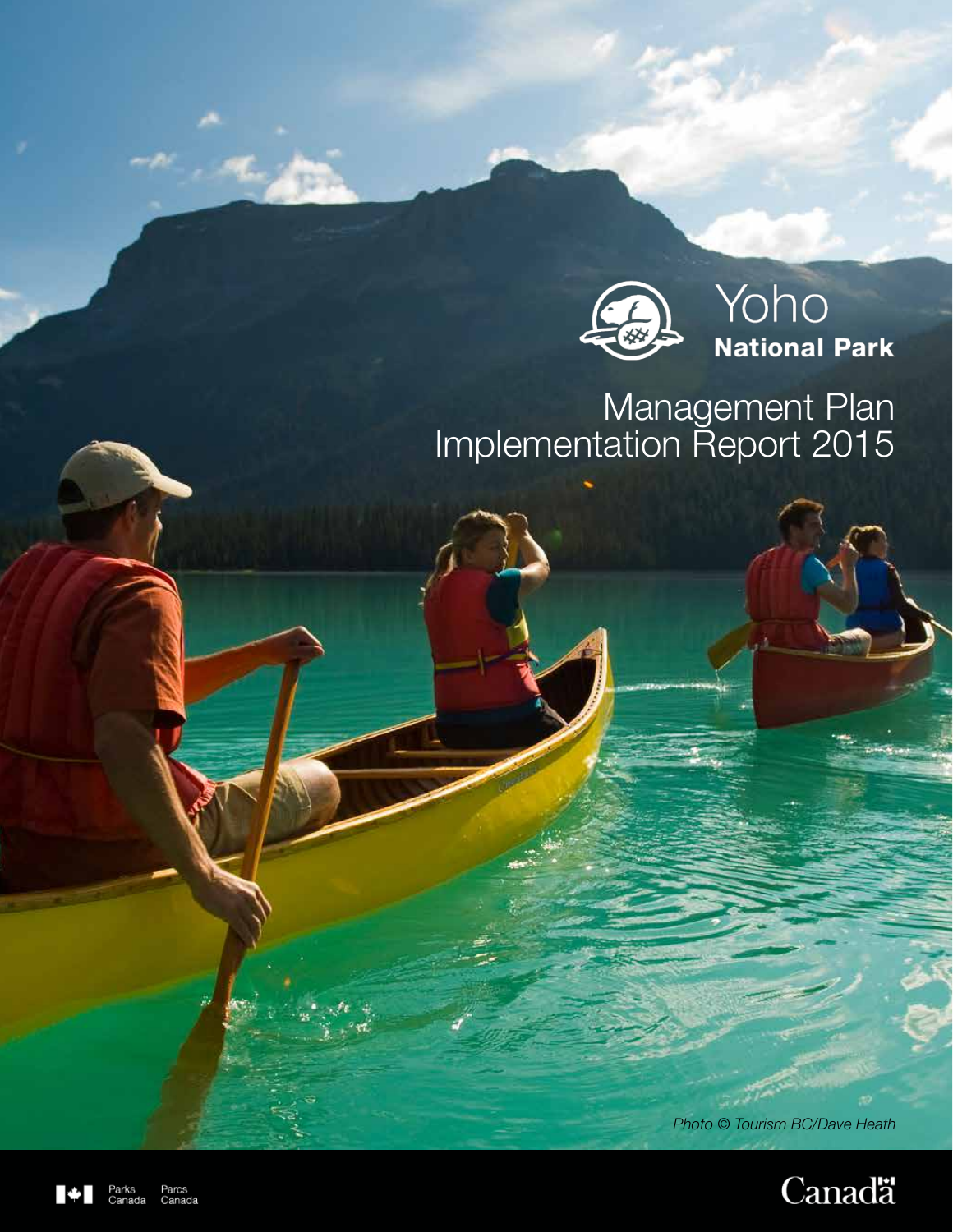

# Superintendent's Message

Once again I am pleased to present to Canadians this annual report highlighting some recent achievements of Parks Canada in implementing the Yoho National Park Management Plan. Now in year-five of this management plan, Parks Canada continues to make progress on meeting the goals and objectives set out for Yoho National Park. Highlights include visitor facility upgrades, significant highway improvements, work to engage new visitors inside the park and reach out to Canadians where they live, and species-at-risk recovery efforts.

The highlights described in this report reflect local initiatives to implement Parks Canada's national objectives to conserve and restore Canada's national parks, to connect Canadians with their natural treasures, and to bring Parks Canada places to Canadians where they live. As you reflect on these achievements you can be assured that Parks Canada remains committed to the very important responsibility of protecting the outstanding natural and cultural heritage of all Canadians.

#### Melanie Kwong

Field Unit Superintendent Lake Louise, Yoho and Kootenay

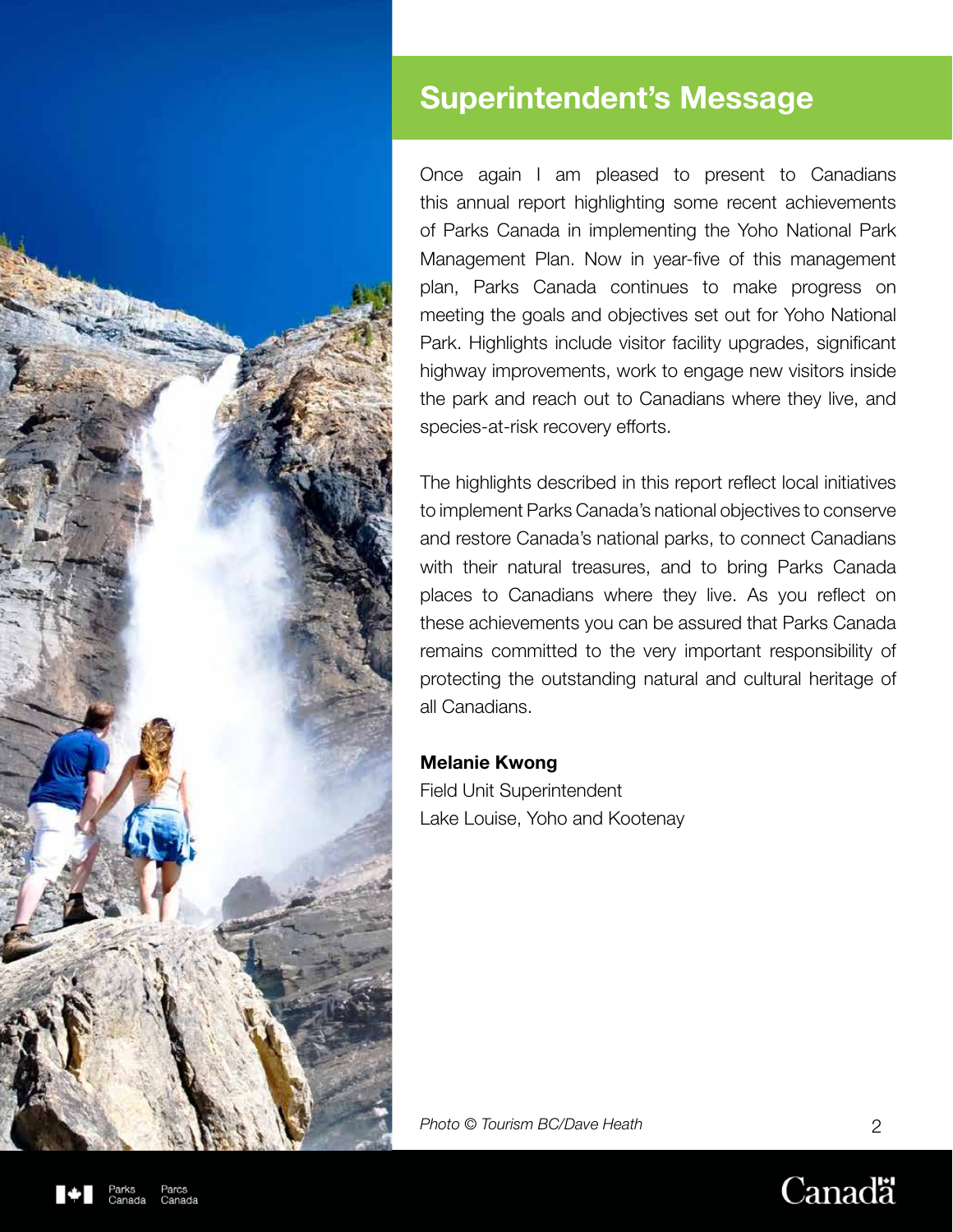

## Park Management Implementation Reporting

This annual report highlights progress and accomplishments for the 2015 calendar year. It provides an opportunity for Canadians to review and provide feedback on the progress and priorities established for the implementation of the Yoho National Park Management Plan. The park management plan is the guide to how the national objectives of Parks Canada are delivered through on the ground initiatives in Yoho National Park. Highlights are presented for each of the six key strategies outlined in the park management plan.

Annual reports from previous years can be found on-line at: http://www.pc.gc.ca/eng/pn-np/bc/yoho/plan/gestion-management/plandirecteur-mgmtplan.aspx

## A Showcase of National Park Stewardship

Parks Canada is a world leader in natural and cultural heritage conservation and restoration. This leadership is demonstrated through innovative scientific research and active ecosystem restoration projects conducted within Parks Canada's protected areas.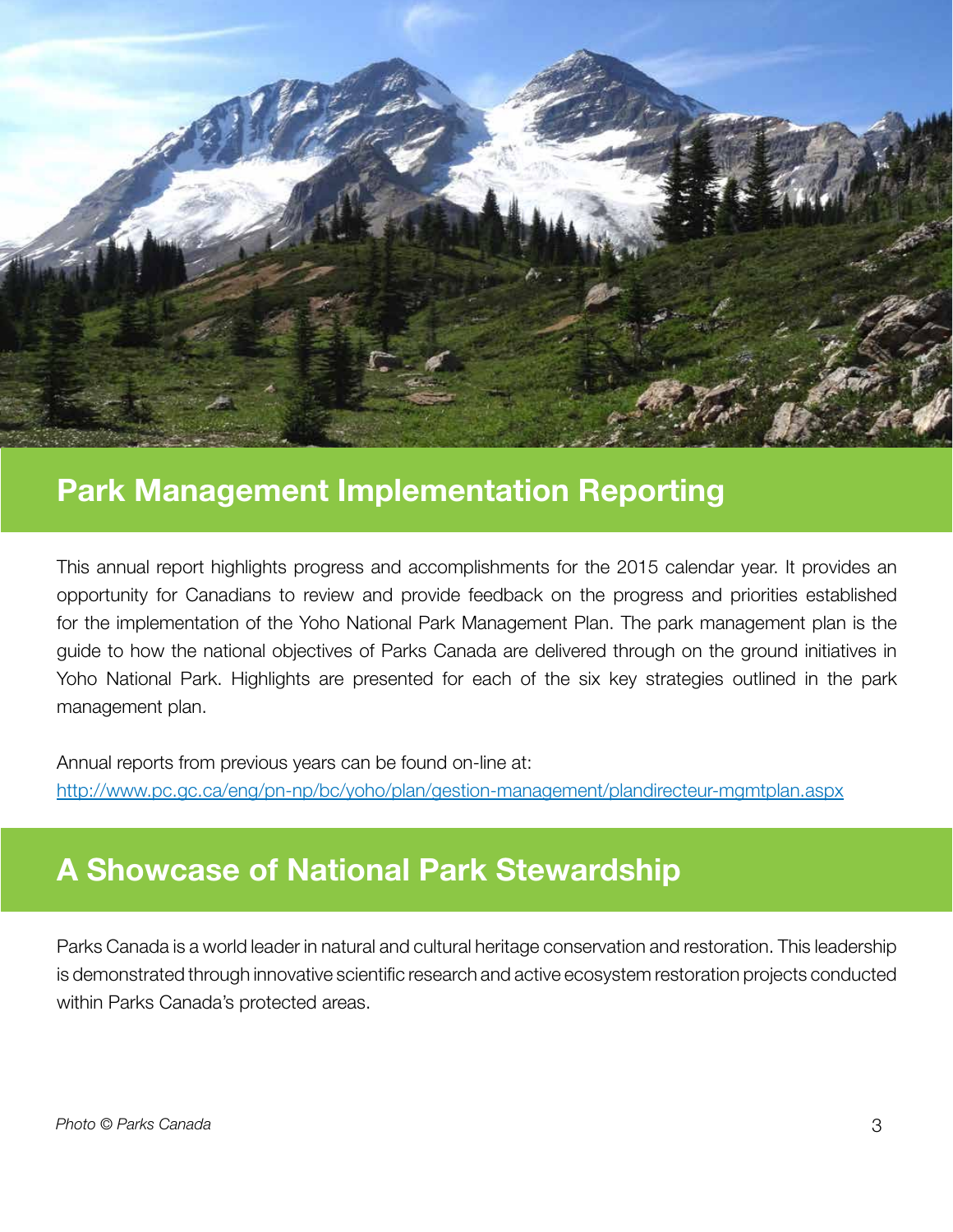

*Photo © Parks Canada*

### Parks Canada - Canadian Pacific Grizzly Bear Research Project

Parks Canada and Canadian Pacific are nearing completion of a 5-year project to study grizzly bear use of lower valley bottoms near the Canadian Pacific right-of-way. Data collection is being completed and analysis is underway. More information on this program will be available once research studies have concluded.

#### Burgess Shale Research

Yoho National Park, within the Canadian Rocky Mountain Parks World Heritage Site, provides outstanding opportunities for ongoing natural science research and discovery. The world famous Burgess Shale fossil sites in Yoho and Kootenay national parks continue to be the source of exciting new scientific discoveries. Several peer-reviewed scientific papers were published in 2015 based on fossils collected from Yoho and Kootenay. These included descriptions of new species discovered near Marble Canyon, and a reexamination of one of the most unusual species from the Burgess Shale in Yoho, *Hallucigenia* which resolved a long-standing puzzle about the exact nature of this organism. Parks Canada continues to showcase this fascinating story through our program of guided hikes, website content, and other outreach efforts aimed at connecting Canadians with Yoho National Park. Guided hikes to the Walcott Quarry and the Mount Stephen Trilobite Beds continued to be increasingly popular in 2015. Parks Canada offered a total of 94 guided public hikes in Yoho, which were attended by 842 visitors. The Burgess Shale Geoscience Foundation also offers guided hikes to the Walcott Quarry and Mount Stephen Trilobite Beds.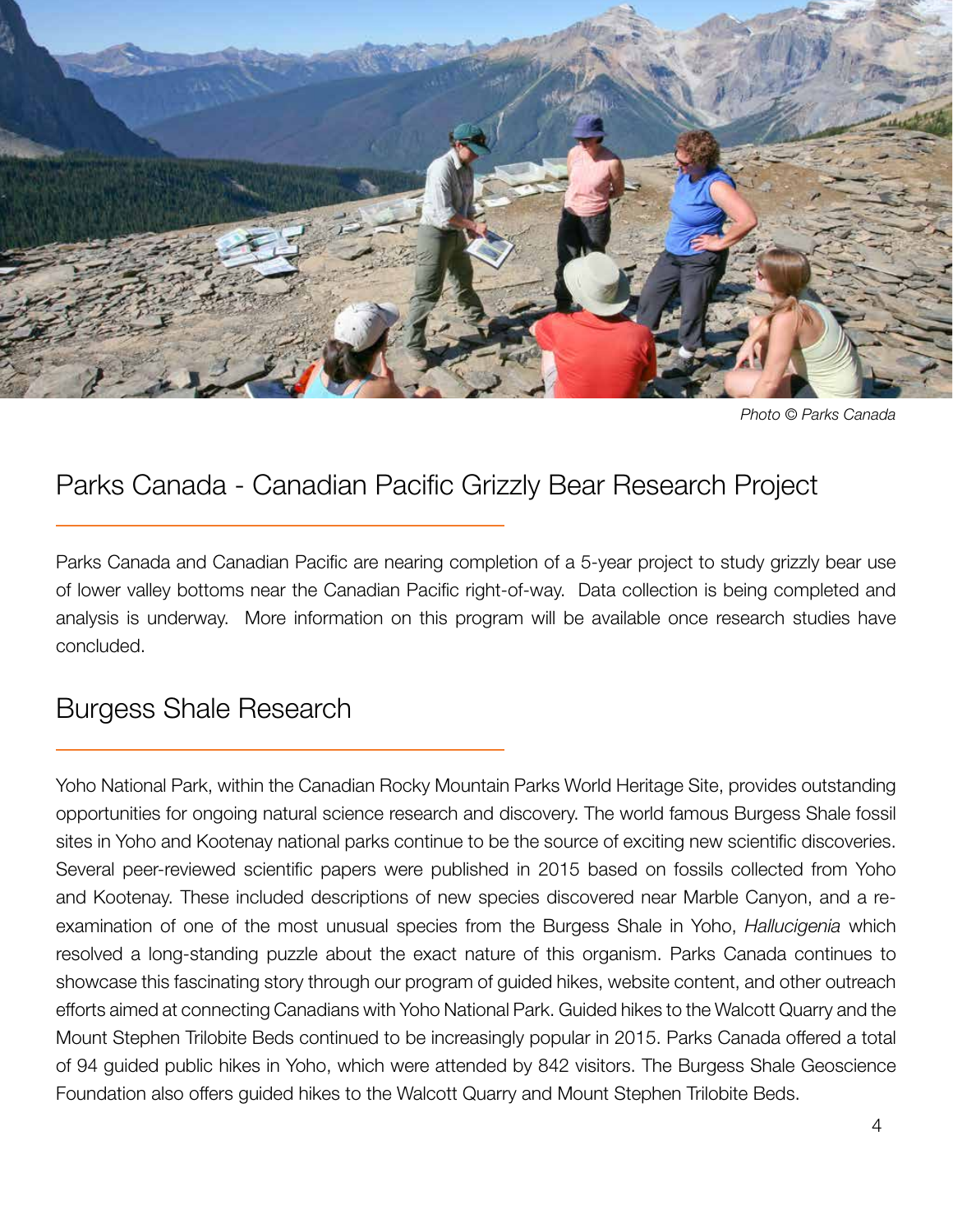## Experiencing the Authentic and the Spectacular

Connecting Canadians to their national parks and national historic sites is one of the main objectives of Parks Canada. Providing infrastructure and services that facilitate meaningful engagement with nature is critical to establishing these lasting connections.

#### Visitation

Visitation increased significantly in fiscal year 2014-15<sup>1</sup>, rising by 10.1% from the previous year. The trend continued throughout the year, with visitation between April and December 2015 increasing 7.1% over the same period the previous year.

| <b>Fiscal Year</b> | <b>Visitation</b> | % change from<br><b>Previous Year</b> |
|--------------------|-------------------|---------------------------------------|
| 2014-15            | 609,451           | 10.1                                  |
| 2013-14            | 553,711           | $-1.2$                                |
| 2012-13            | 560,201           | 1.7                                   |
| $2011 - 12$        | 550,832           | 0.6                                   |
| 2010-11            | 547,436           | 3.8                                   |

*1 Parks Canada's fiscal year runs from April 1 to March 31.*

*Table 1: Visitation Statistics – Yoho National Park*

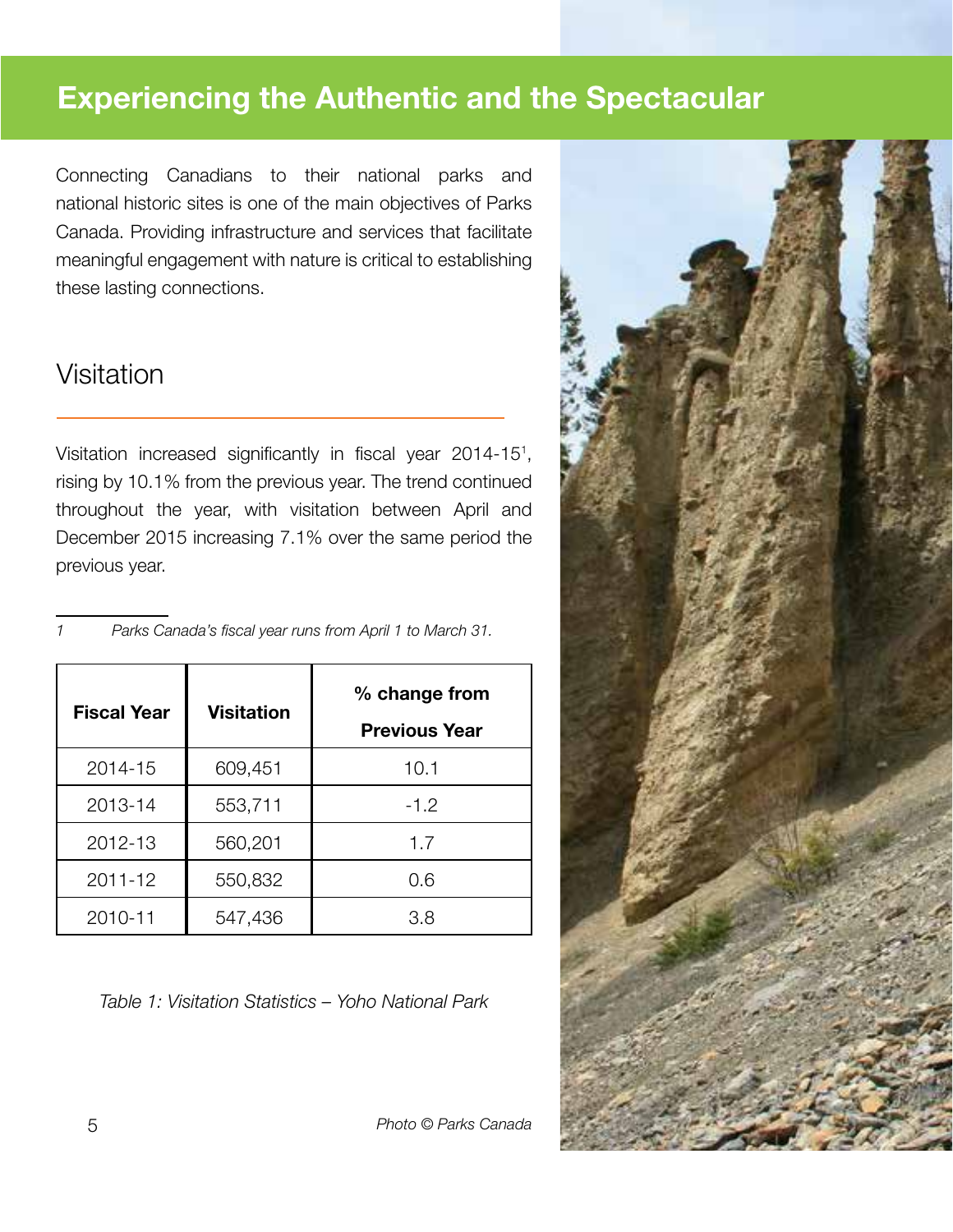## Federal Infrastructure Investments

In July 2015, federal funding of \$62.8 million to address deferred maintenance of park infrastructure was announced for Yoho National Park. Projects funded during this first phase of work include paving and rock slope stabilization on the Trans-Canada Highway, rock scaling on the Yoho Valley Road, replacement of way-finding signage, and paving of the Emerald Lake road (to be completed in 2016). Rock scaling on the Yoho Valley Road was completed during the fall. Rock work was completed on the most westerly rock exposure in the park, near the west gate, and significant progress was made on the first of several major rock cuts on the Field Hill, just west of Wapta Lake. This work will continue in 2016.



*Photos © Parks Canada*

### New Visitor Guides

Parks Canada has developed a new visitor orientation guide called Getting Around Yoho National Park. This 12-page guide is distributed at the park gates and visitor centres throughout the mountain parks. The guide includes a large park map, as well as a map of the Town of Field. The new guide also features a "Top-Ten" list of activities to do in the park, provides camping, hiking and safety information, and includes suggested itineraries for full and half day adventures.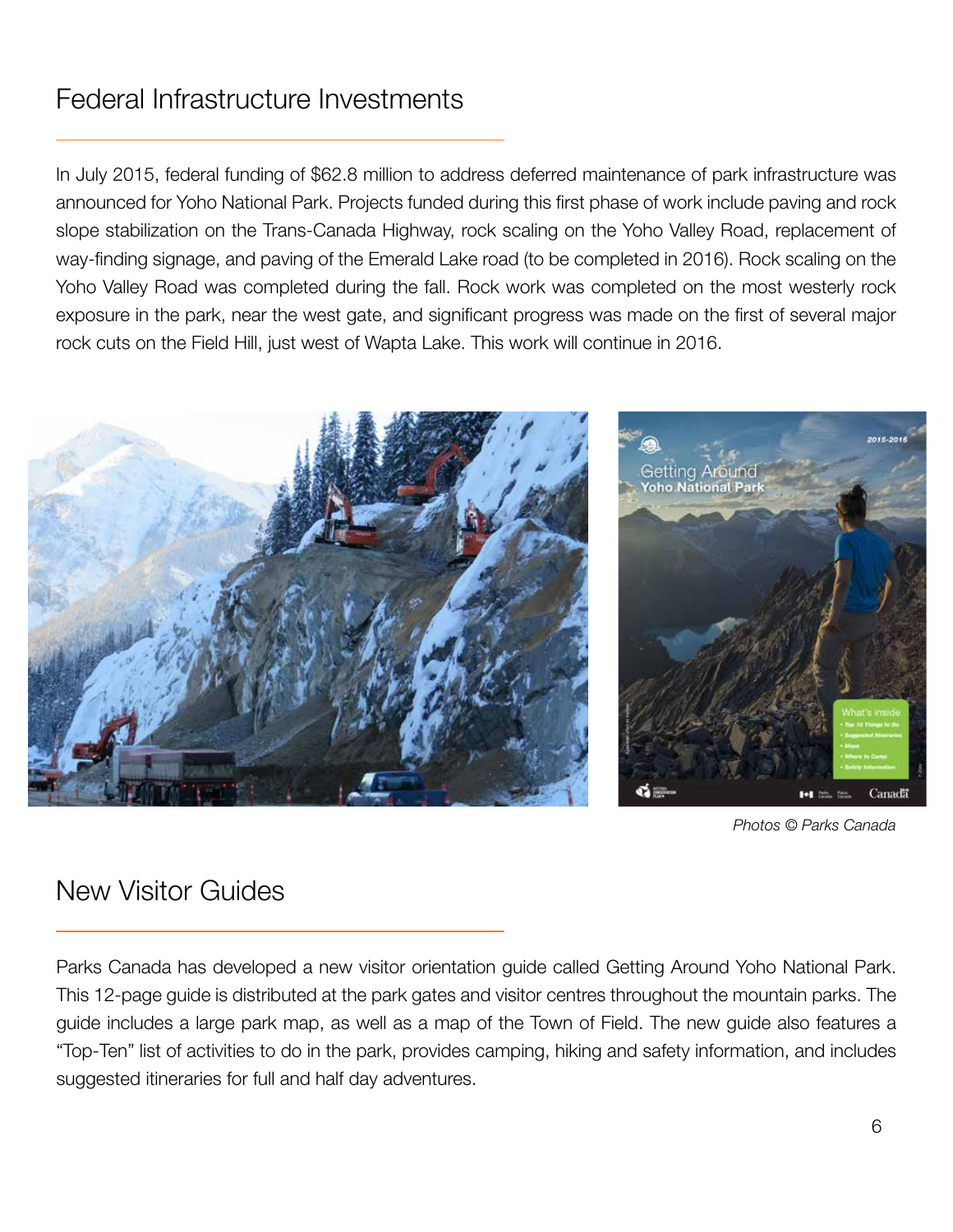

#### Learn to Camp

For several years, Parks Canada has been providing a Learn-To-Camp program for visitors unfamiliar with traditional camping. The program was initially based on a guided overnight experience, and although participants enjoyed the program, considerable staff time was dedicated to reaching 50-60 people. In the spring and summer of 2015, Parks Canada developed and launched a re-designed Learn-To-Camp program using a mock campsite set up at different locations, including Emerald Lake in Yoho National Park. Planning for the program began in May and delivery was launched in mid-July. Five interactive programs were offered on a drop-in basis at the campsite: How to Set Up/Take Down a Tent; Sniff Out The Problem (How to camp Bear Safe); What to Pack for Camping; Where Can We Camp in Banff, Yoho, and Kootenay National Parks?; and Camp Right & Have a Good Night. Programs ran from July 17th 2015 through August 30th 2015 and a total of 1349 visitors took part in the three parks.

### Facility Upgrades

New way-finding signage was designed, manufactured and installed along the Yoho Valley road from the Monarch Campground to Takakkaw Falls Day Use Area. New signage for the parking lot, campground and the Takakkaw Falls day use area has been manufactured and will be installed in 2016. New self-registration kiosks were built and installed at Takakkaw Falls, Monarch and Hoodoo Creek campgrounds. A new selfregistration kiosk was built for Kicking Horse Campground and will be installed in 2016.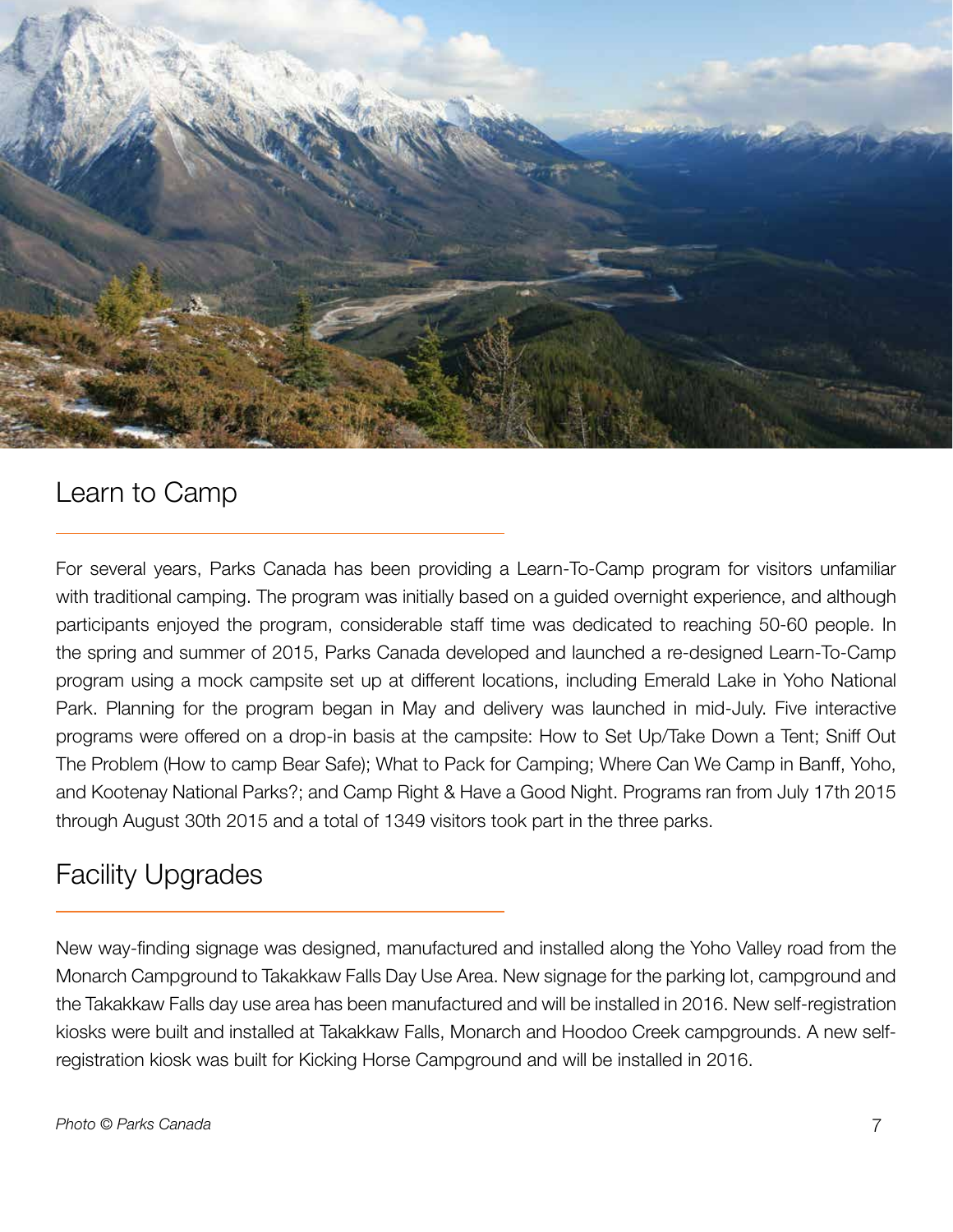

## Lake O'Hara Bus Shelter

On June 18, 2015 the new Lake O'Hara bus shelter was officially launched for the 2015 operating season. In a ceremony that included partners, stakeholders and friends, participants were invited to view the four newly installed interpretive panels and attend the annual general meeting for the Lake O'Hara stakeholders. The interpretive panels provide visitors with an overview of the Lake O'Hara area and its unique features. This new shelter is a result of the collaborative efforts of the Lake O'Hara Trails Club, Lake O'Hara Lodge, the Alpine Club of Canada, and Parks Canada.

*Photo © Parks Canada*

## Volunteering

Volunteering is an important way for Canadians and international visitors to connect with Canada's national parks. Over the past 28 years, volunteers from the Friends of Yoho National Park have contributed significant time and resources to broaden awareness and understanding of Yoho National Park's natural and cultural heritage. During the winter, volunteers with the Kicking Horse Cross-Country Ski Club maintained and groomed the Nordic ski trails in the Field-Emerald Lake area, providing a great winter skiing experience for locals and visitors.

Volunteers working with Parks Canada in Yoho National Park also contributed hundreds of hours throughout the year including: assisting guides on Burgess Shale hikes, as campground hosts, and assisting with litter pickups, invasive plant control, ecological monitoring, trail maintenance, and special events.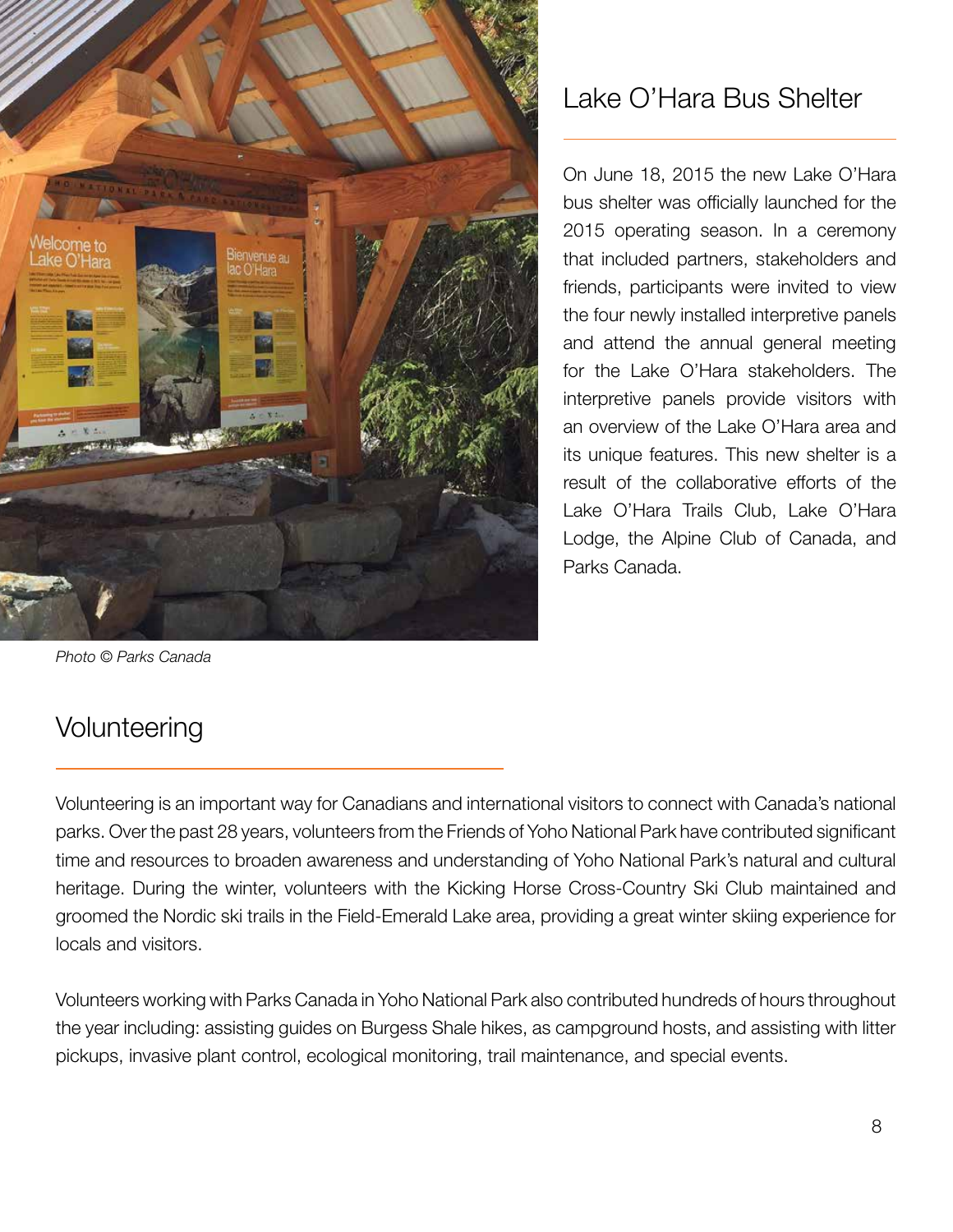## Bringing the Mountains to People Where They Live



Bringing Parks Canada stories to Canadians where they live and work is an important element of Parks Canada's effort to connect Canadians to their national parks and national historic sites. Parks Canada pursues this objective through various avenues, such as participating in outreach education activities in urban centres, and providing engaging content on internet and social media sites.

#### Get Into The Wild

The "Get into the Wild" outreach program highlighted mountain park stories at the Calgary Zoo from mid-June to Labour Day. Student interpreters engaged young families (44,000 total contacts) in learning activities and prop talks that focused on species at risk found both in the zoo and in our western and northern national parks (e.g. caribou, grizzly bears, black tailed prairie dog, whooping crane and bison). A new activities booklet also highlighted a variety of recreational activities available in the national parks.

### Wings Over The Rockies

Burgess Shale fossils were integral to the "Fossils and Feathers" theme for the 2015 Wings Over the Rockies event in Invermere. Palaeontologist Jean-Bernard Caron from the Royal Ontario Museum was the keynote speaker and highlighted the importance of the Burgess Shale in Yoho and Kootenay national parks. Caron was also involved in several other fossil-related programs and events, including school presentations offered with the support of Parks Canada staff to over 700 Columbia Valley school children.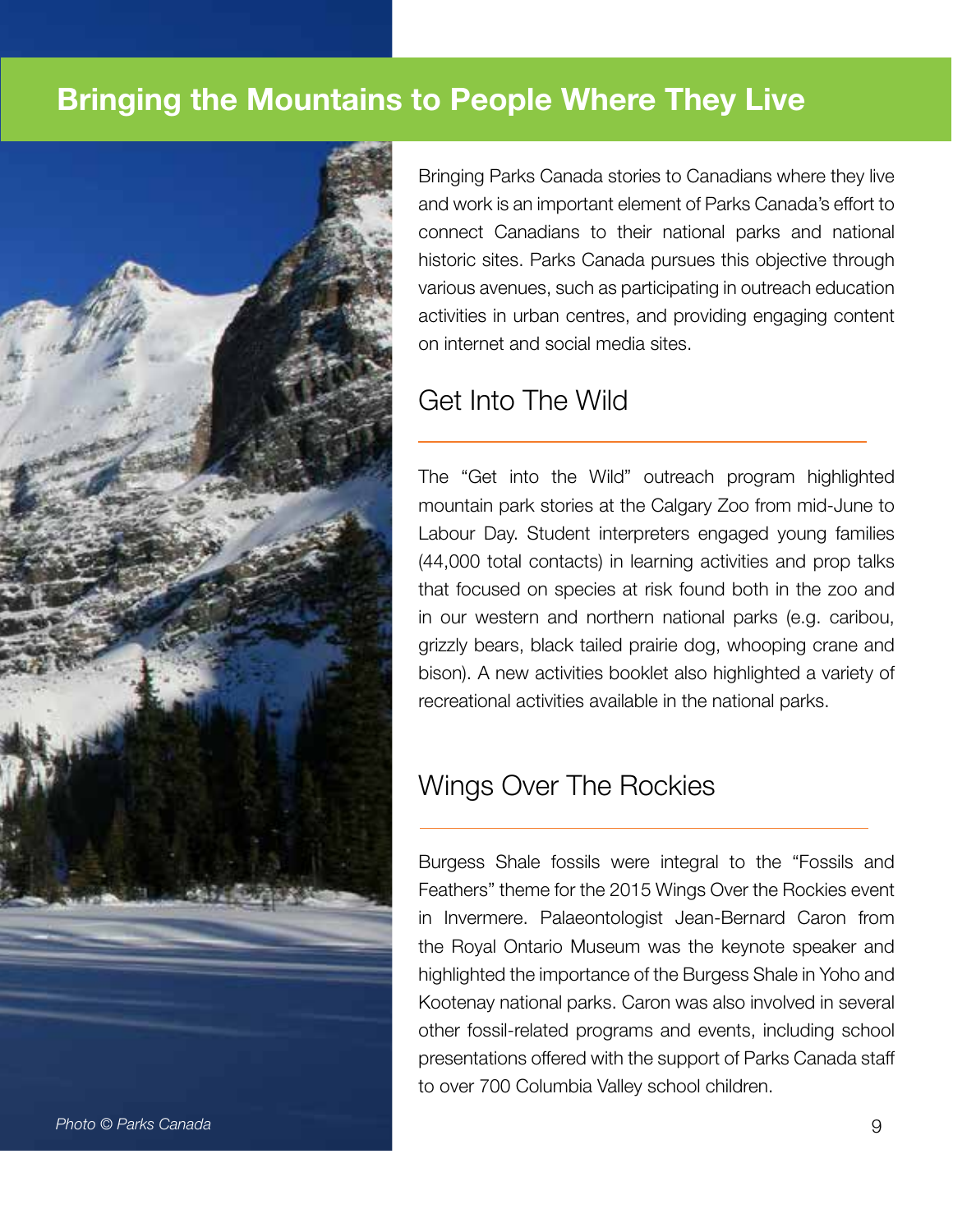## Urban Outreach

2015 marks the third year of the Parks Canada urban outreach program in the Vancouver area. In addition to scheduled programming at the Vancouver Aquarium and Science World, the outreach program targets several special events throughout the Lower Mainland. Yoho National Park stories related to wildlife monitoring were profiled at Science World with 16,119 visitor contacts, and for the first time, stories of the Burgess Shale were profiled at the Vancouver Aquarium for a total of 65,567 contacts. Outreach activities at special events throughout the Vancouver area featured general park information and resulted in approximately 17,000 additional contacts.

In Toronto, the Burgess Shale fossils were highlighted as part of Parks Canada programming at the Royal Ontario Museum during March Break. For seven days, Parks Canada staff engaged young families (4,000 contacts) with interactive programs related to Burgess Shale fossils. Other Parks Canada take-away activities, including sprayon tattoos, green screen postcards, fossil rubbings, social media posts and news media coverage ensured that this Yoho National Park story and visitor information reached additional audiences in Toronto and beyond.

## Local School Trips

School field trips to Emerald Lake were offered to Columbia Valley elementary schools in Spring 2015 and reached 33 children, teachers and parent-volunteers.

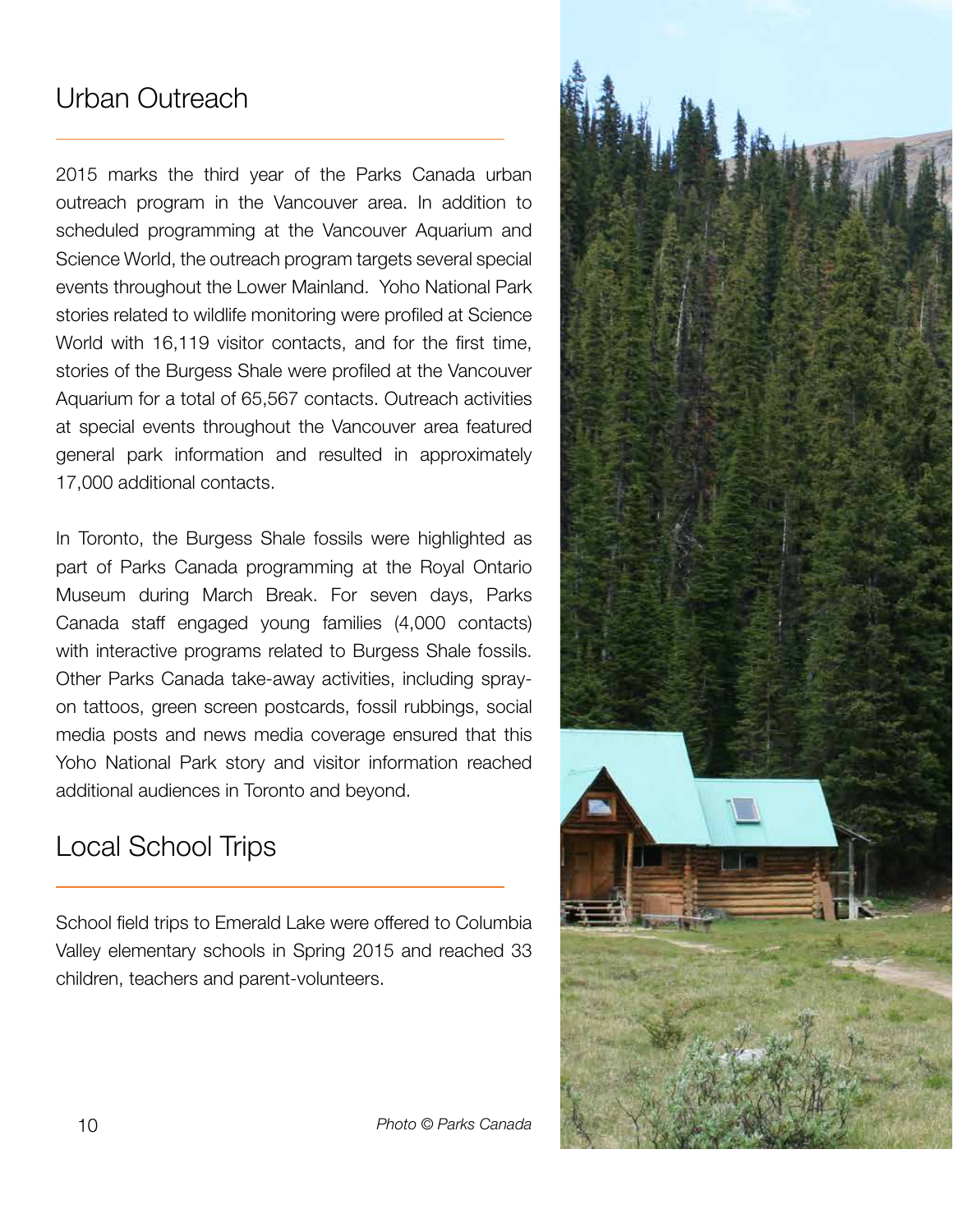

## Celebrating History, Culture and the World Heritage Site

Cultural history is an important element of the heritage of Yoho National Park, which includes within its border three national historic sites, numerous historic structures and other cultural resources. In 2015 Parks Canada staff devoted time to assessing some of these important features.

#### Archeological and Cultural Resource Assessments

In 2015 a new national Cultural Resource Impact Assessment process was developed to assess the presence of archeological and cultural resources related to land use and development projects, and mitigate any potential negative impacts. Local park staff were assisted by Cultural Resource Management (CRM) Advisors and Archeologists from Parks Canada's national team to complete this work for several projects.

The national CRM team also worked with specialists from Public Services and Procurement Canada to deliver a workshop to local CRM advisors and trades specialists on conducting cultural resource assessments and recordings of heritage buildings. As part of the training workshop, the Takakkaw Falls patrol cabin and Yoho Ranch buildings were assessed and recorded. These assessments will be used to guide future restoration projects for these sites.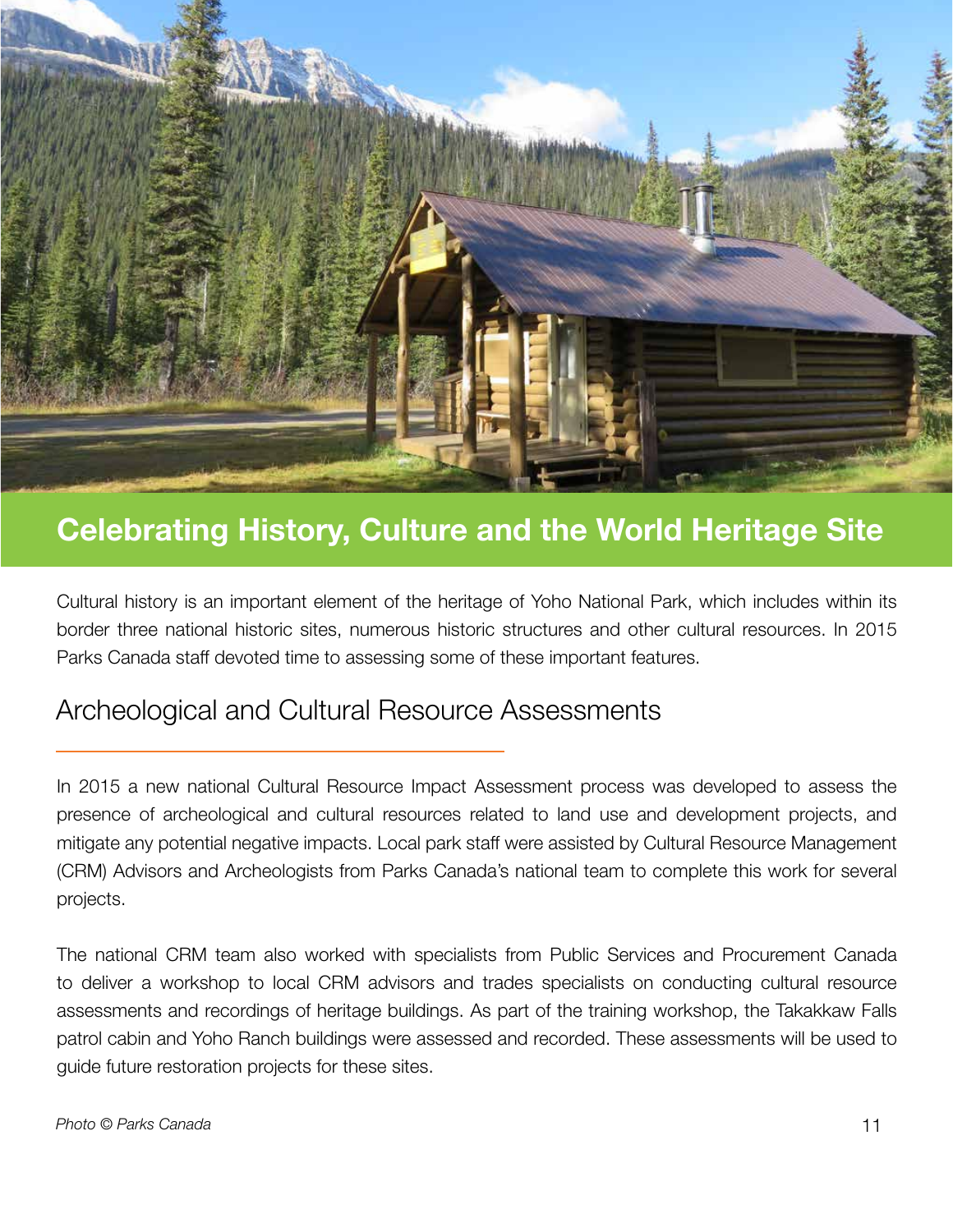

## Managing Development

### New Alpine Hut

In July of 2015, after nearly 20 years of discussion and planning, the Alpine Club of Canada (ACC) started construction on the Richard and Louise Guy Hut located near Mont Des Poilus in Yoho National Park. The construction of this hut fulfils commitments in the 2010 Yoho National Park Management Plan to consider one additional hut on the Wapta Icefield, and will contribute significantly to improved ski touring opportunities in the park and surrounding region.

The hut will be part of the Wapta – Yoho Traverse providing the 'missing link' between the Stanley Mitchell hut in the Yoho Valley and the Bow, Balfour and Peyto huts on the Wapta Icefield. Despite numerous challenges faced by the building crew due to poor weather, elevation and the remote location, the ACC anticipates the hut will be open for use in March 2016. The hut will sleep 18 people and will be available for winter use only in order to protect important summer habitat in the upper Yoho Valley for sensitive species such as grizzly bear.

The advanced design and construction techniques used in building the hut will improve energy efficiency, and reduce the environmental footprint of the hut while improving health and safety of users.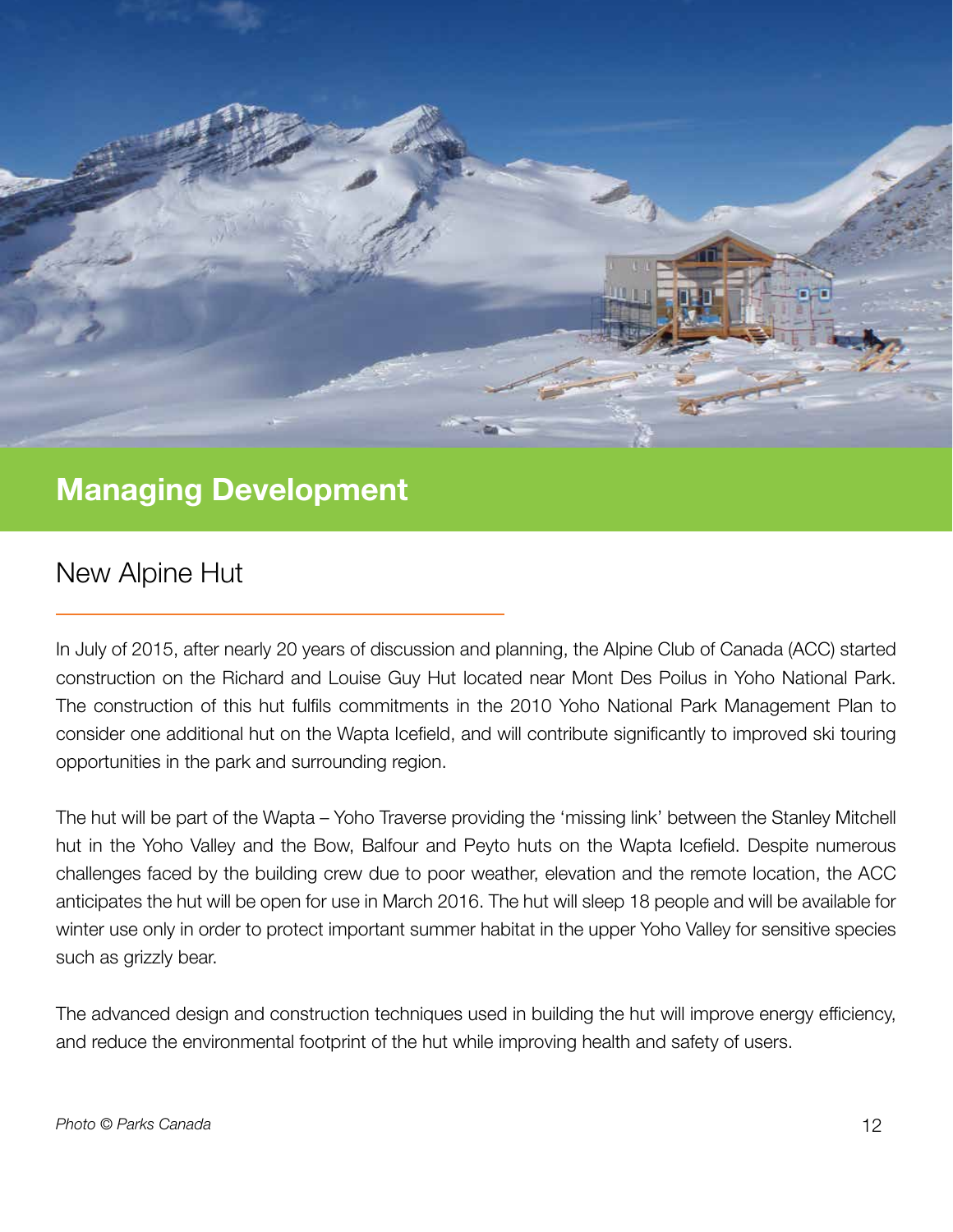

## Ensuring Healthy Park Ecosystems

## Aquatic Ecosystem Connectivity

Improving aquatic connectivity for fish in park waterways is one of the key ecological objectives of the management plan. Installation of two new culverts on Monarch Creek was completed in March 2015 to replace the existing poorly-designed culverts that impeded fish passage. The new culverts were designed to allow fish passage and to better accommodate peak water flows to reduce flood risk. In September 2015 fish sampling determined that fish are now able to access the creek above a previously existing fish barrier culvert. Work continues this winter and will include replacing a third culvert on this stream as well as undertaking bank stabilization and fish habitat improvements.

### Water Quality Monitoring

The Canadian Aquatic Biomonitoring Network (CABIN) is an aquatic biomonitoring program for assessing the health of fresh water ecosystems in Canada (www.ec.gc.ca/rcba-cabin/). The CABIN monitoring protocol relies on the abundance and diversity of aquatic bugs to assess water quality. These bugs are known to be sensitive to environmental conditions. Eight randomly selected sites have been sampled with another seven scheduled for next year. The CABIN results will be reported in the next State of the Park Report.

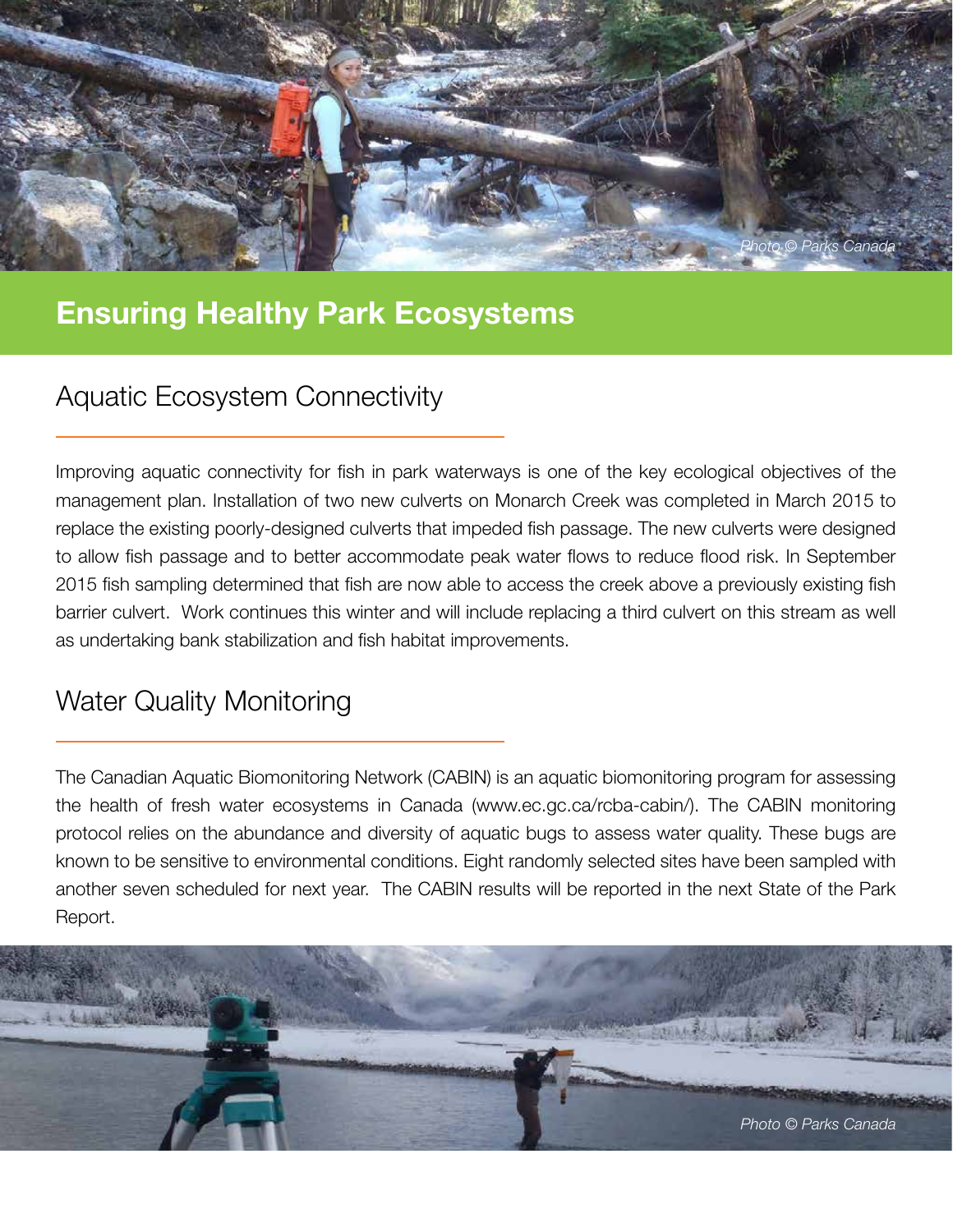

*Photo © Parks Canada*

### Species at Risk – Bats - Little Brown Myotis and Northern Myotis

In December 2014, little brown myotis and northern myotis bats were listed as endangered under the *Species at Risk Act*. Eastern populations of these bat species are facing rapid population declines that are the result of 'white-nose syndrome', a disease caused by a non-native fungus thought to have originated in Europe. It first appeared in North America in New York State in 2006, and has rapidly spread throughout eastern North America. The disease continues to spread westward and may eventually threaten bat populations here.

Very little is known about bats in the mountain national parks. Confirmation of species presence, and knowledge of species distribution, abundance, roosting sites, maternity sites and hibernacula is lacking. Gaining an understanding of bat populations and distribution will be important to protecting them should white-nose syndrome spread to this region.

In 2015 park staff initiated bat surveys to address this need. In July, two pilot survey transects were completed in Yoho National Park using the North American bat monitoring protocol (NABat). Seven of nine bat species known to occur throughout the region were documented at the pilot sites in Yoho National Park, including the endangered little brown myotis. Staff also placed bat roost loggers in two caves in Banff National Park and one abandoned mine in Yoho National Park. Acoustic data from these roost loggers will be used to confirm whether or not there are any hibernating bats in these areas.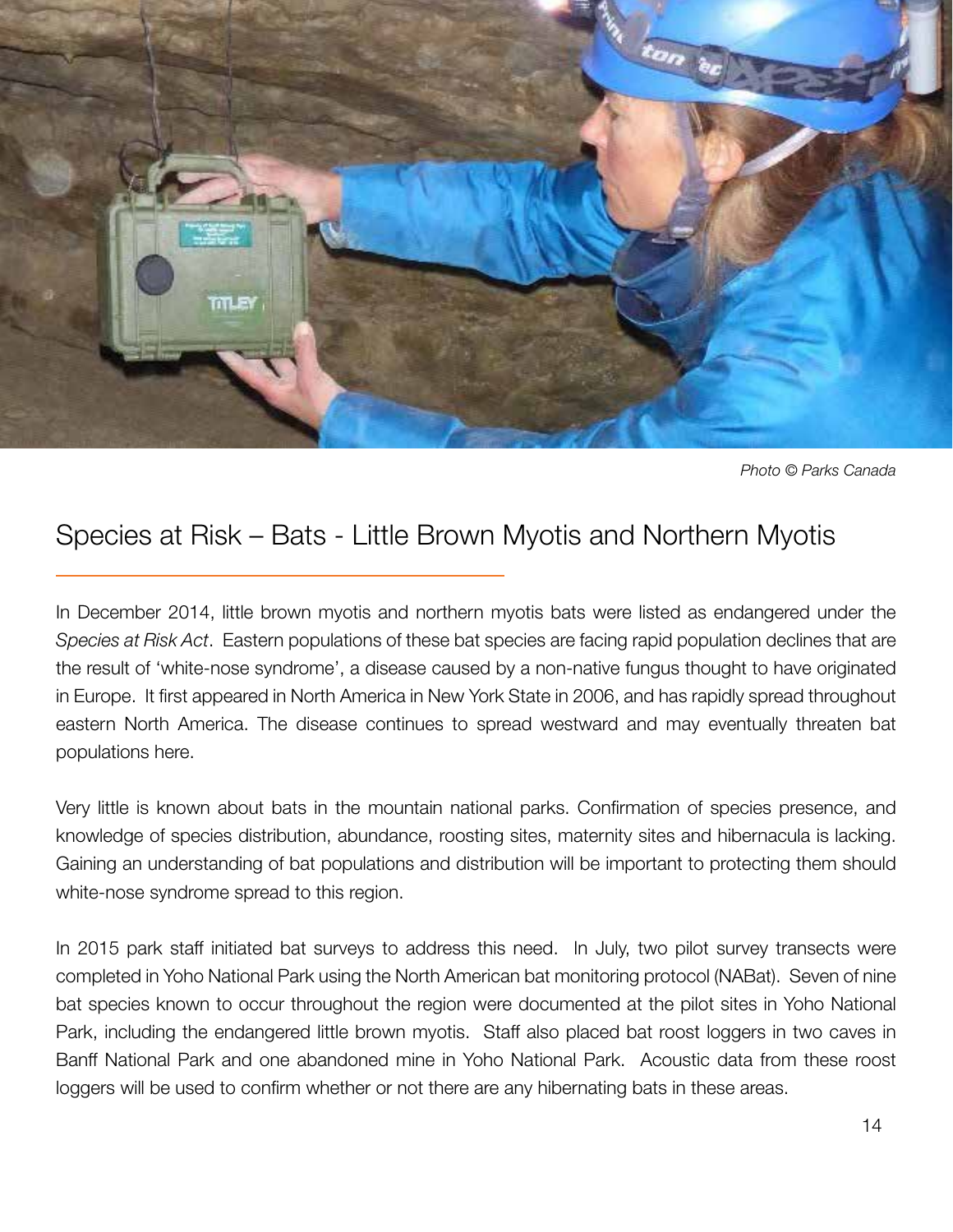

*Photo © Parks Canada*

## Species-At-Risk – Whitebark Pine

Whitebark pine is a characteristic tree species of high alpine habitats in the western cordillera. In 2012, this species was designated as endangered under Canada's *Species at Risk Act*. The principal threats to its survival are: white pine blister rust – a fungus introduced from Europe; mountain pine beetle; and climate change. As part of the recovery effort for this species, Parks Canada vegetation specialists collected seed from ten whitebark pine trees that show some potential to be resistant to blister rust. The trees were found in the Paget Peak, Mount Hunter, and Ice River areas of the park. In mid-summer, these trees have their cones protected with cages to prevent the seeds from being eaten by Clark's nutcrackers. The cones are collected in the fall and the seeds are extracted and sent to nurseries to test for resistance to white pine blister rust. Disease resistant trees, if identified, will be used in future restoration efforts.

## Managing Human–Bear Conflict

Parks Canada staff expend considerable effort to keep both people and bears safe while they share the same space within the park. Several warnings and closures were issued in 2015 due to bears frequenting areas also used by park visitors and residents. A large black bear approached several hikers in the Yoho Valley, but no other significant bear-human encounters were reported.